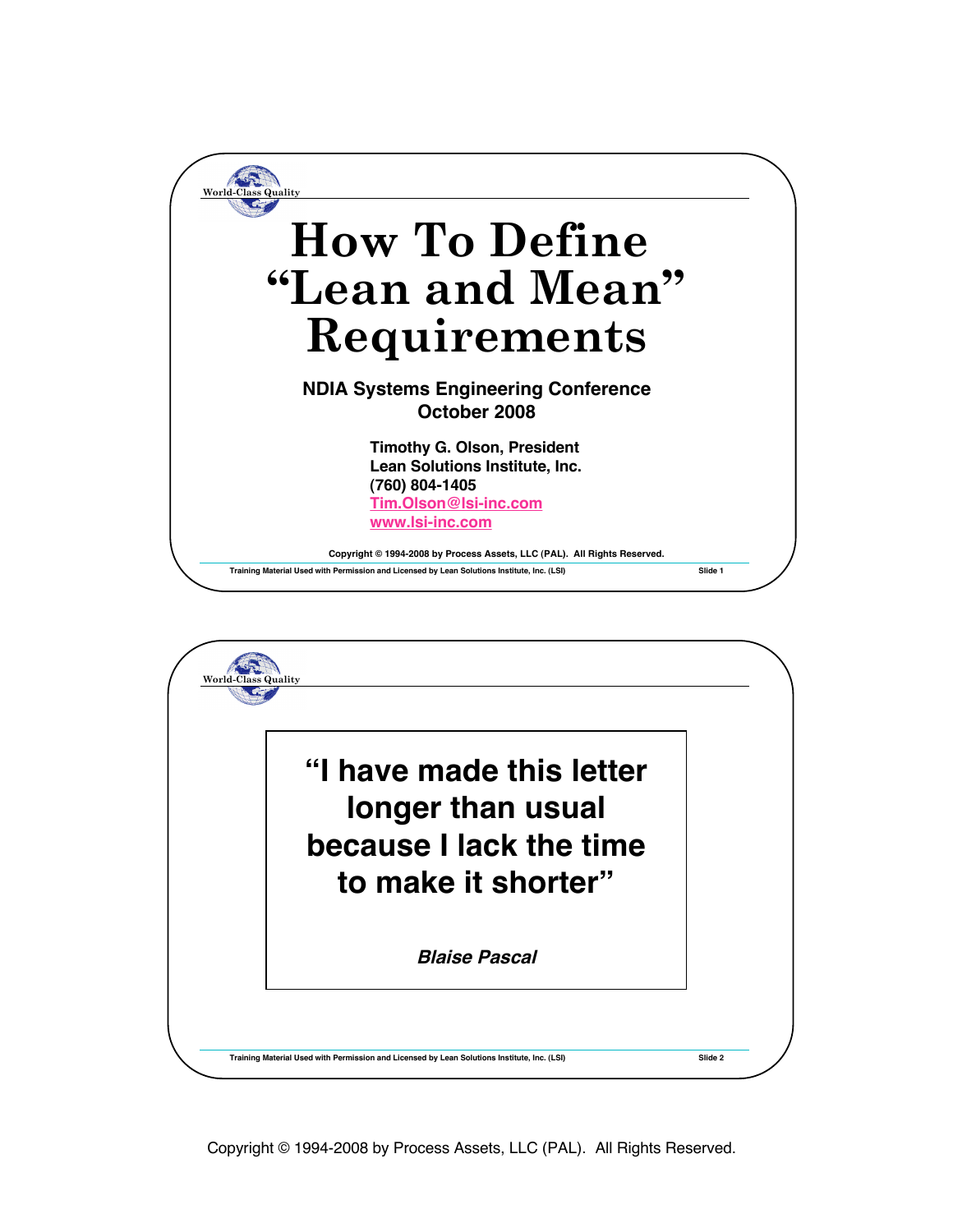

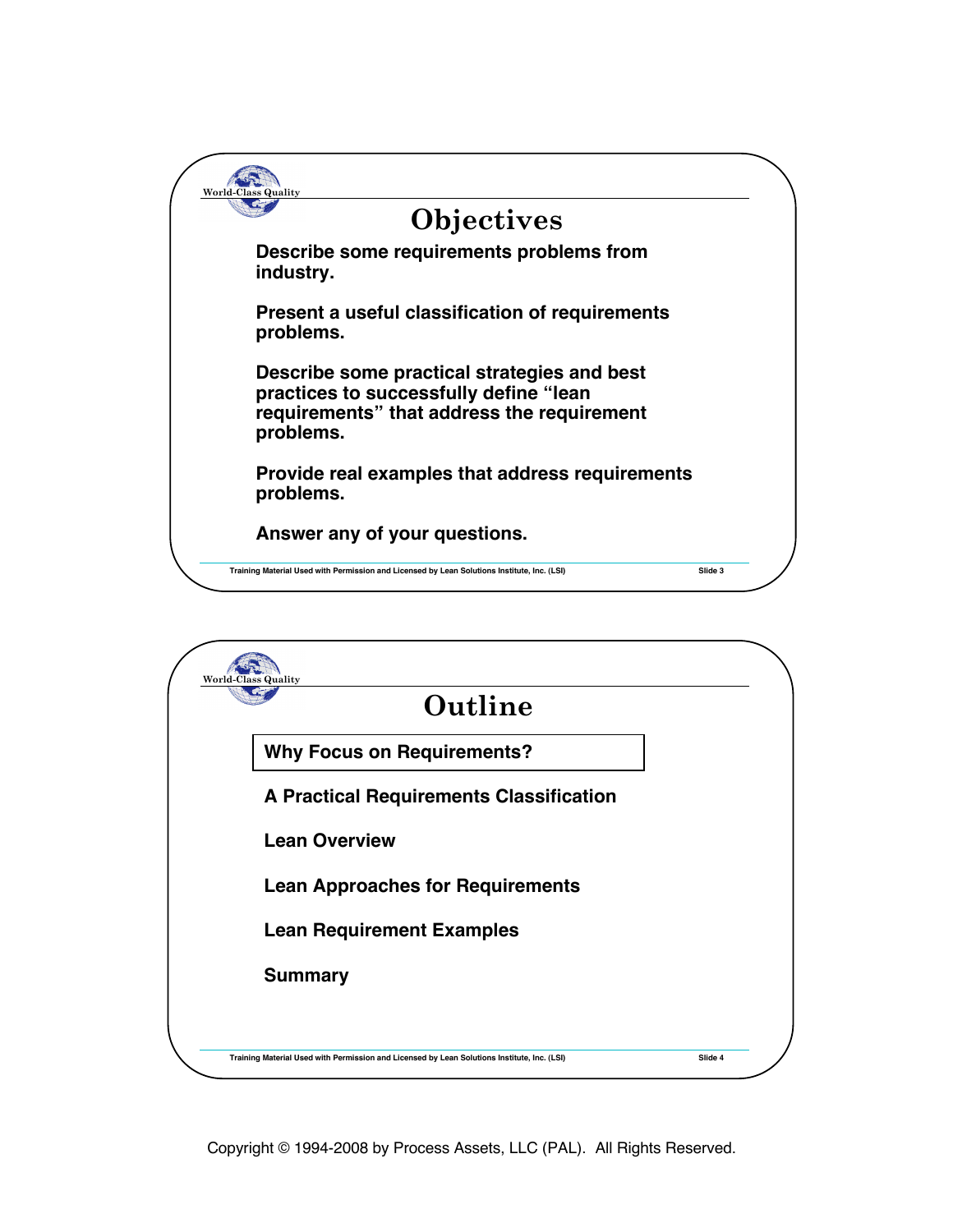

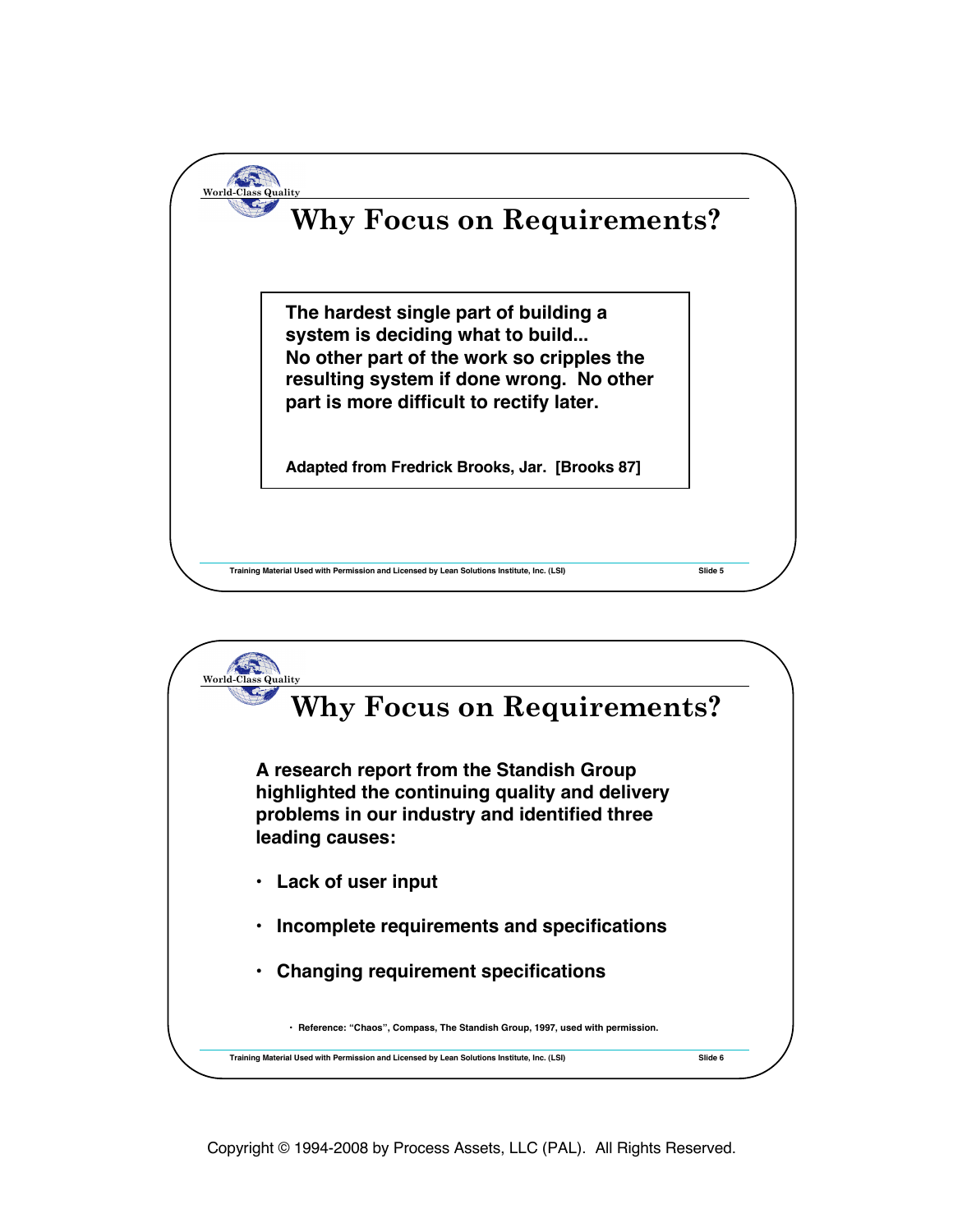

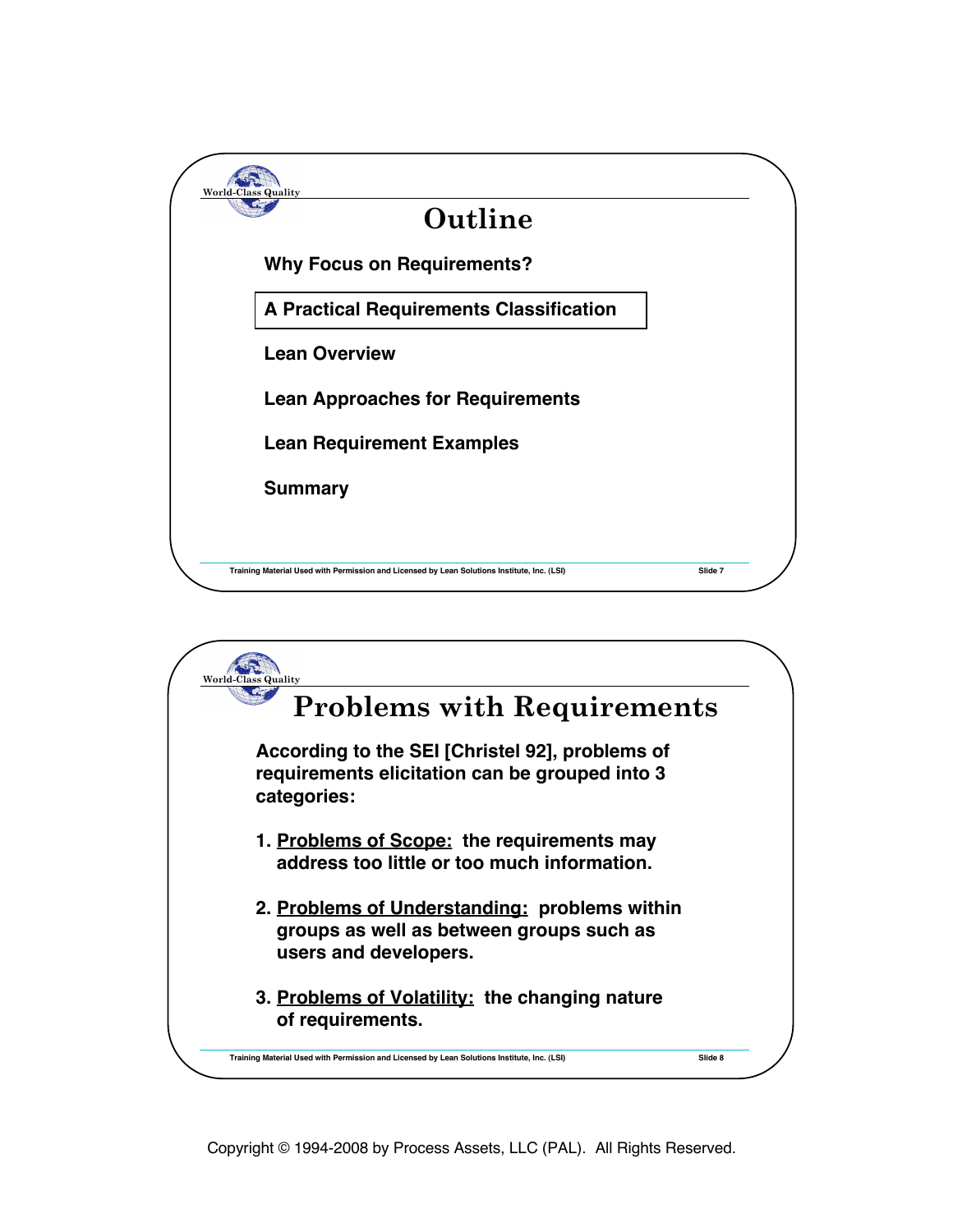

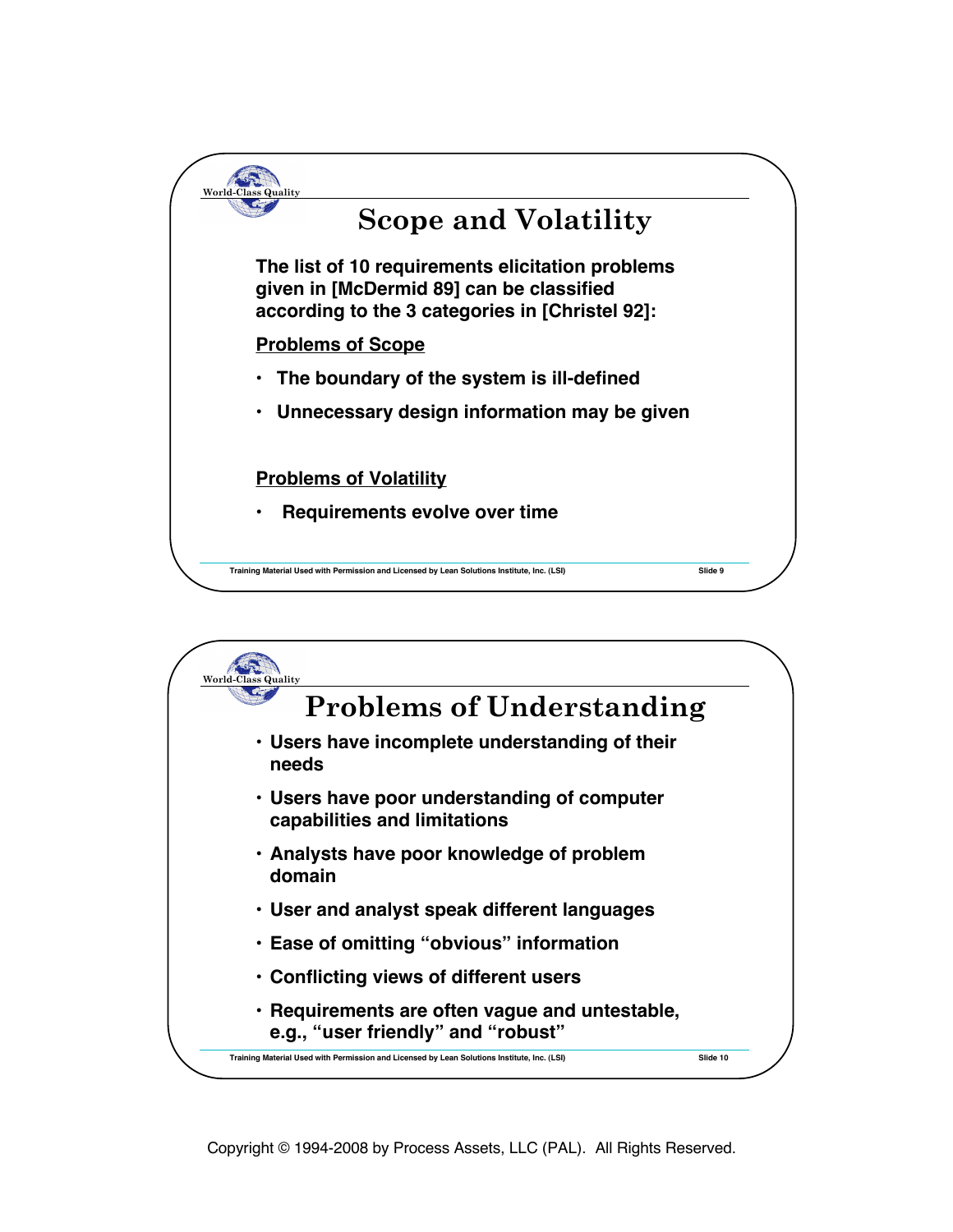

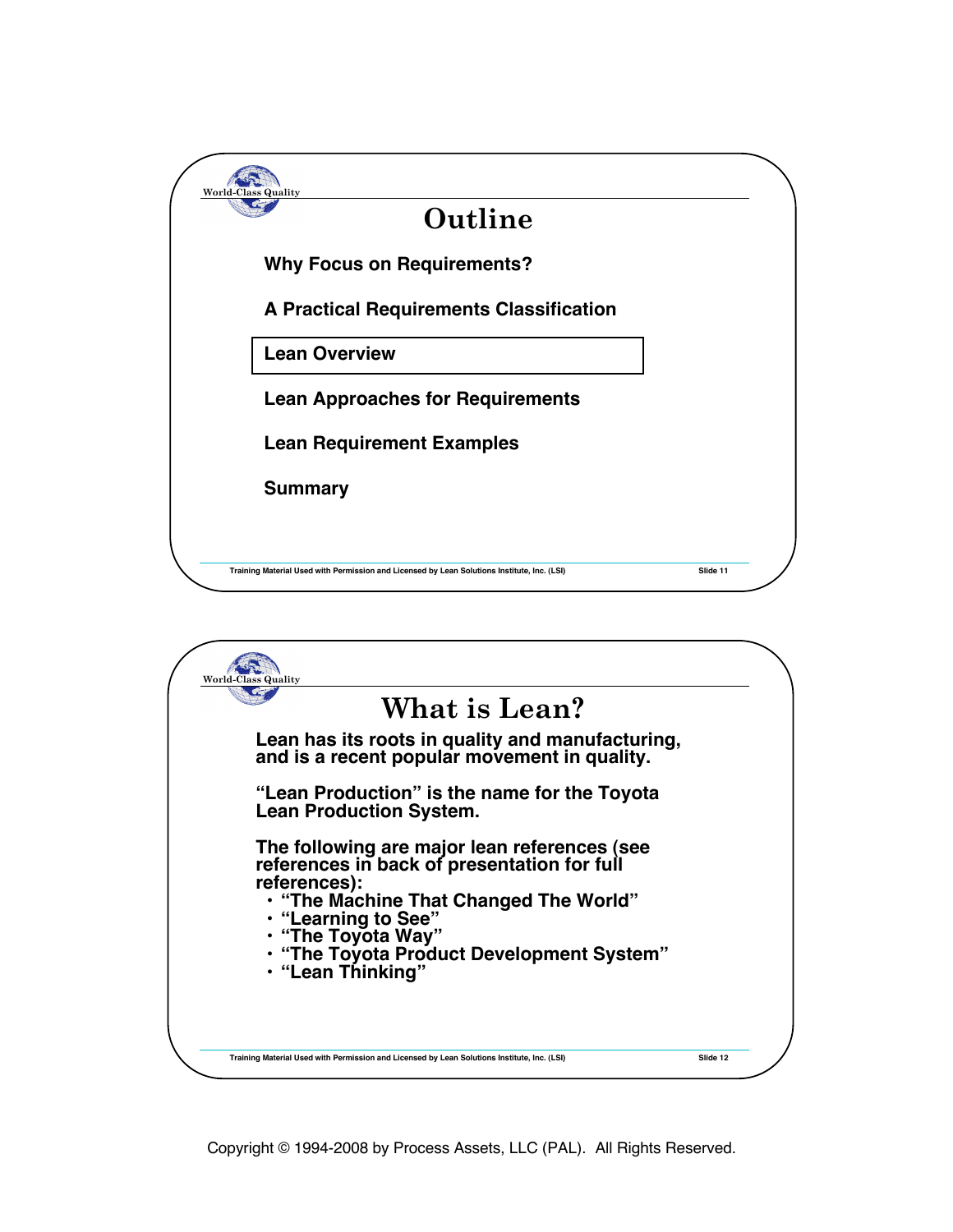

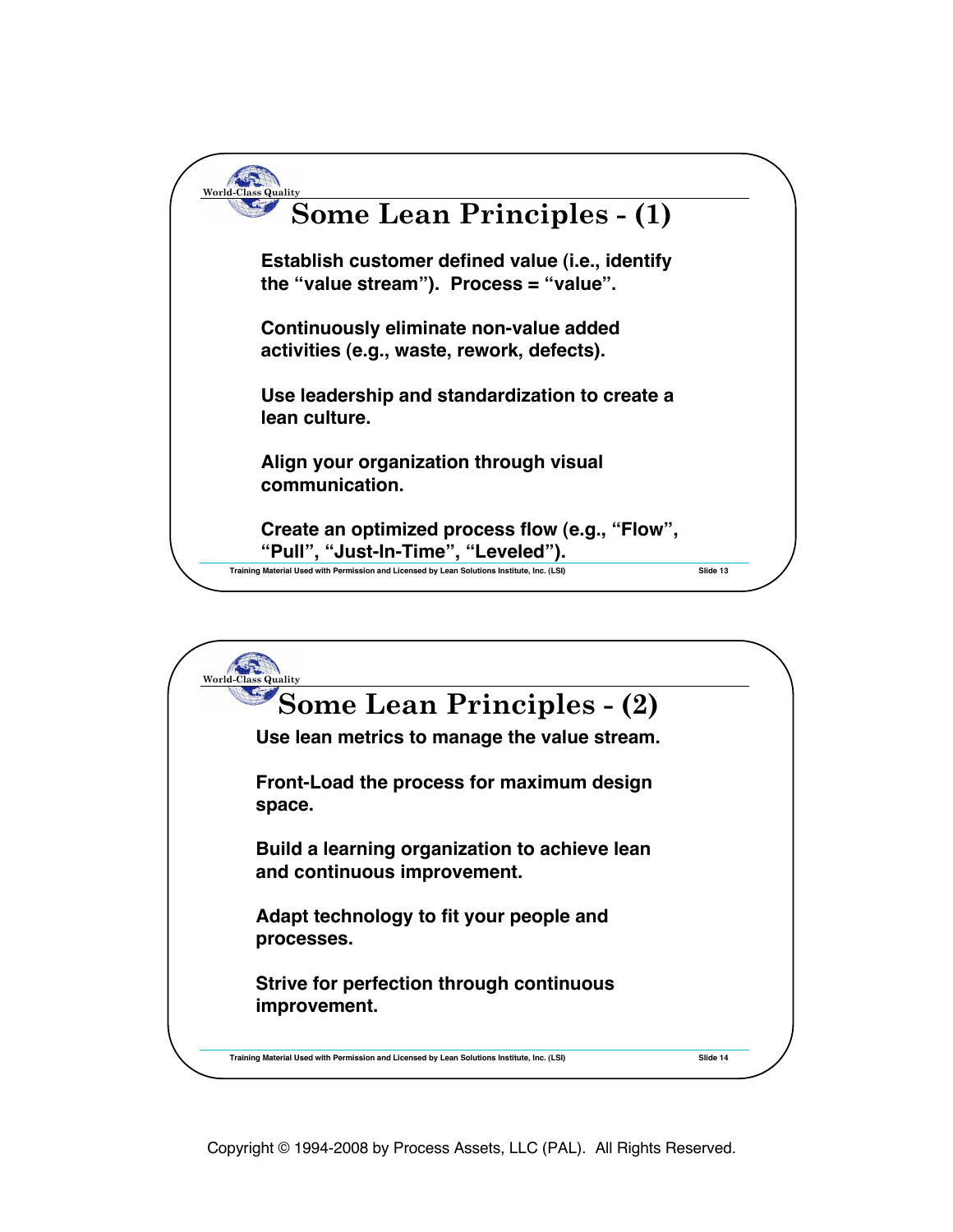| <b>Quality Maturity</b>    |                                                                                    |            |           |             |              |
|----------------------------|------------------------------------------------------------------------------------|------------|-----------|-------------|--------------|
| <b>STAGE</b>               | <b>SUMMARY</b>                                                                     | <b>COQ</b> | <b>BA</b> | <b>DCFI</b> | <b>SEI</b>   |
| <b>Prevention</b>          | "We know why we have<br>happy customers."                                          | 5%         | 800       | 20%         | 5            |
| Wellness                   | "Quality planning, control, and<br>improvement are routine."                       | 10%        | 700       | 40%         | 4            |
| <b>Progressive</b><br>Care | "Management commitment and<br>continuous improvement<br>resolve quality problems." | 18%        | 600       | 60%         | 3            |
| <b>Intensive</b><br>Care   | "We don't know why we have<br>quality problems, but they hurt."                    | 25%        | 400       | 80%         | $\mathbf{c}$ |
| Comatose                   | "What quality problems?"                                                           | 33%        | 200       | 100%        | 1            |

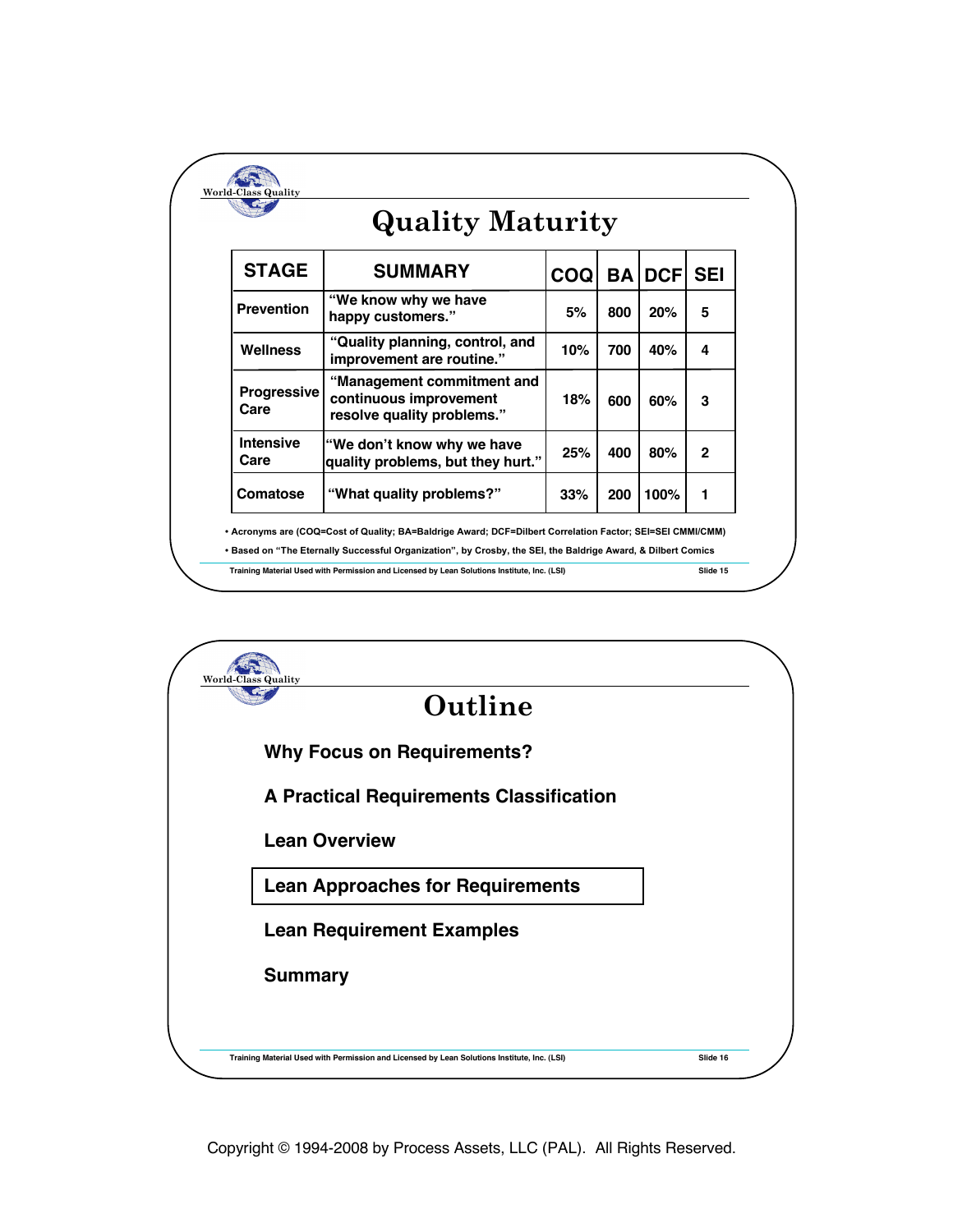

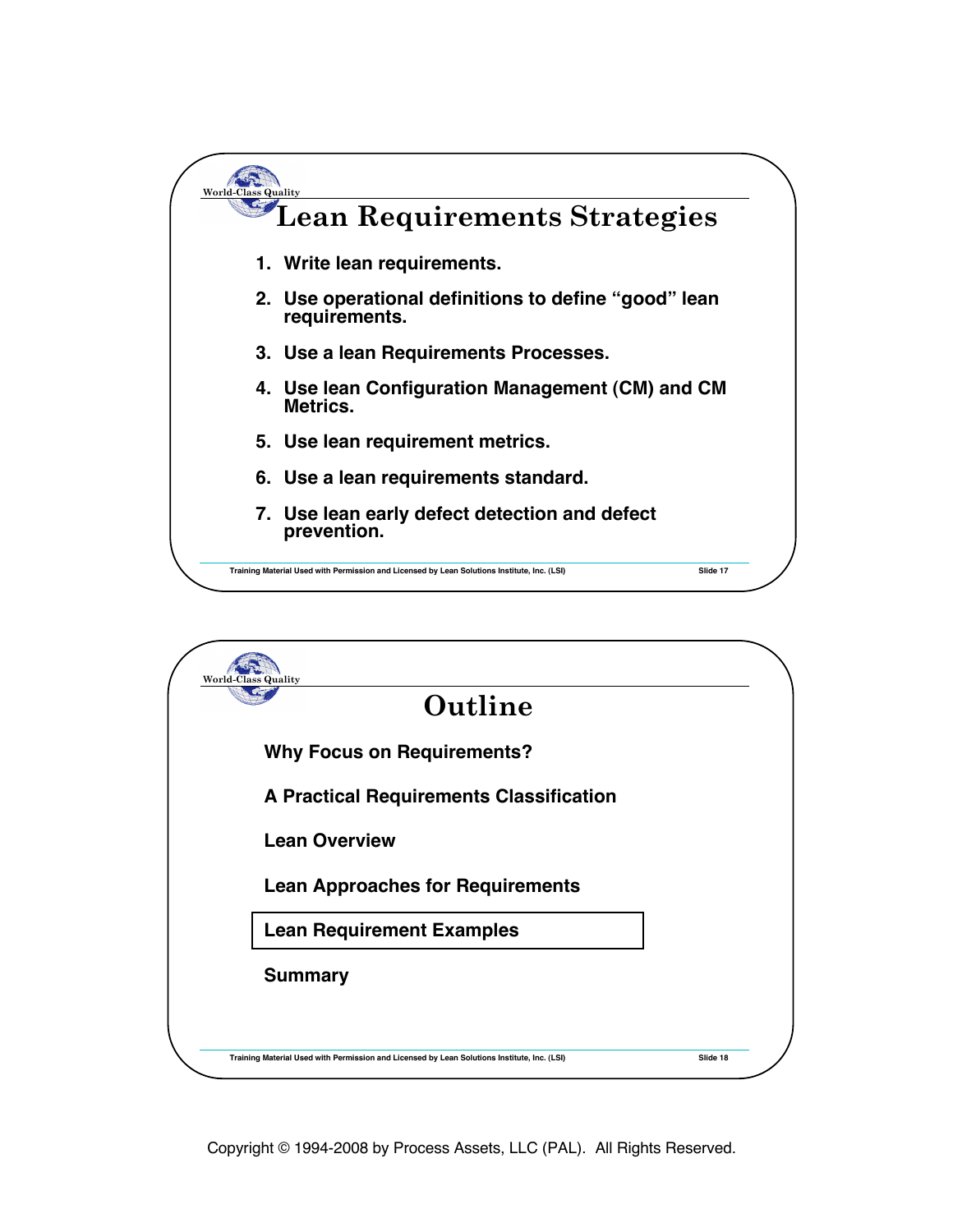**Training Material Used with Permission and Licensed by Lean Solutions Institute, Inc. (LSI) Slide 19 World-Class Quality 1. How To Write Lean Requirements "Chunk" requirements (e.g., 7 ± 2) into products, product components, and usage scenarios. Use architectures and models to help select the best "chunks" (also helps to reuse requirements). Write 1 sentence lean requirements (can have 1 sentence sub-requirements), use an operational definition of a lean "good requirement", and think of requirements as a record (e.g., DB, tool) with attributes (e.g., source, metrics, traceability, etc).** Use a requirements writing checklist, for example:<br>
• Question every requirement: "Value added"?<br>
• Question every requirement attribute : "Value added"?<br>
• Question every word of every requirement<br>
• Requirement Measurabl

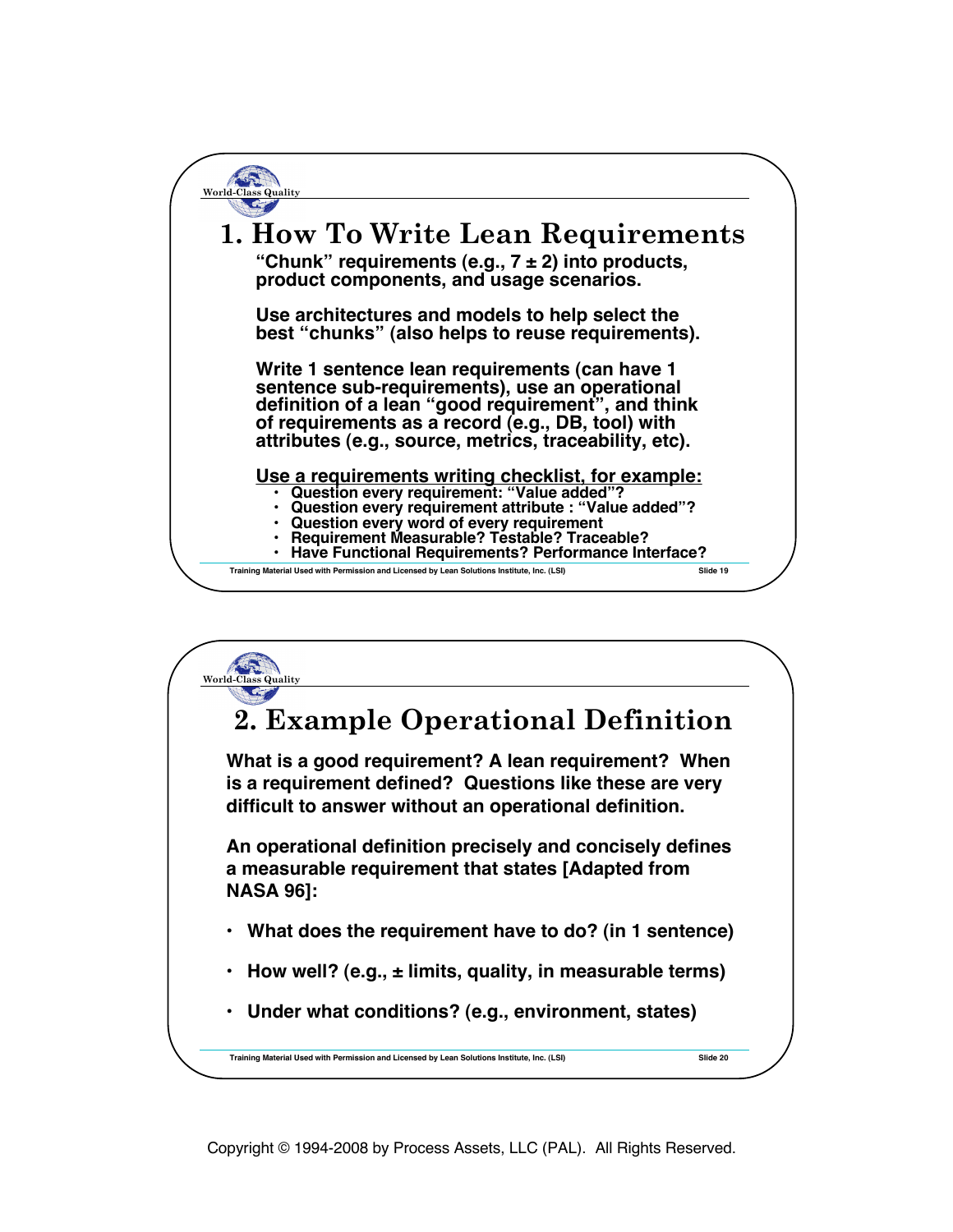| #              | Requirement<br>(What)                                                                         | <b>Conditions</b>                                              | <b>Upper</b><br>Limit                             | Lower<br>limit        | <b>Base</b><br><b>Measure</b> |
|----------------|-----------------------------------------------------------------------------------------------|----------------------------------------------------------------|---------------------------------------------------|-----------------------|-------------------------------|
|                | Report total percentage<br>of students that passed<br>the first test and<br>graduated         | Students that<br>pass first test by<br>$\Rightarrow$ 70% score | Calculate<br>Percentage<br>to 3 decimal<br>places | Plus or<br>minus .001 | Percent                       |
| $\overline{2}$ | Report total percentage<br>of students that failed<br>the second test and did<br>not graduate | Students that<br>failed second<br>test by $< a 70%$<br>score   | Calculate<br>Percentage<br>to 3 decimal<br>places | Plus or<br>minus .001 | Percent                       |

**Training Material Used with Permission and Licensed by Lean Solutions Institute, Inc. (LSI) Slide 21**

World-Class

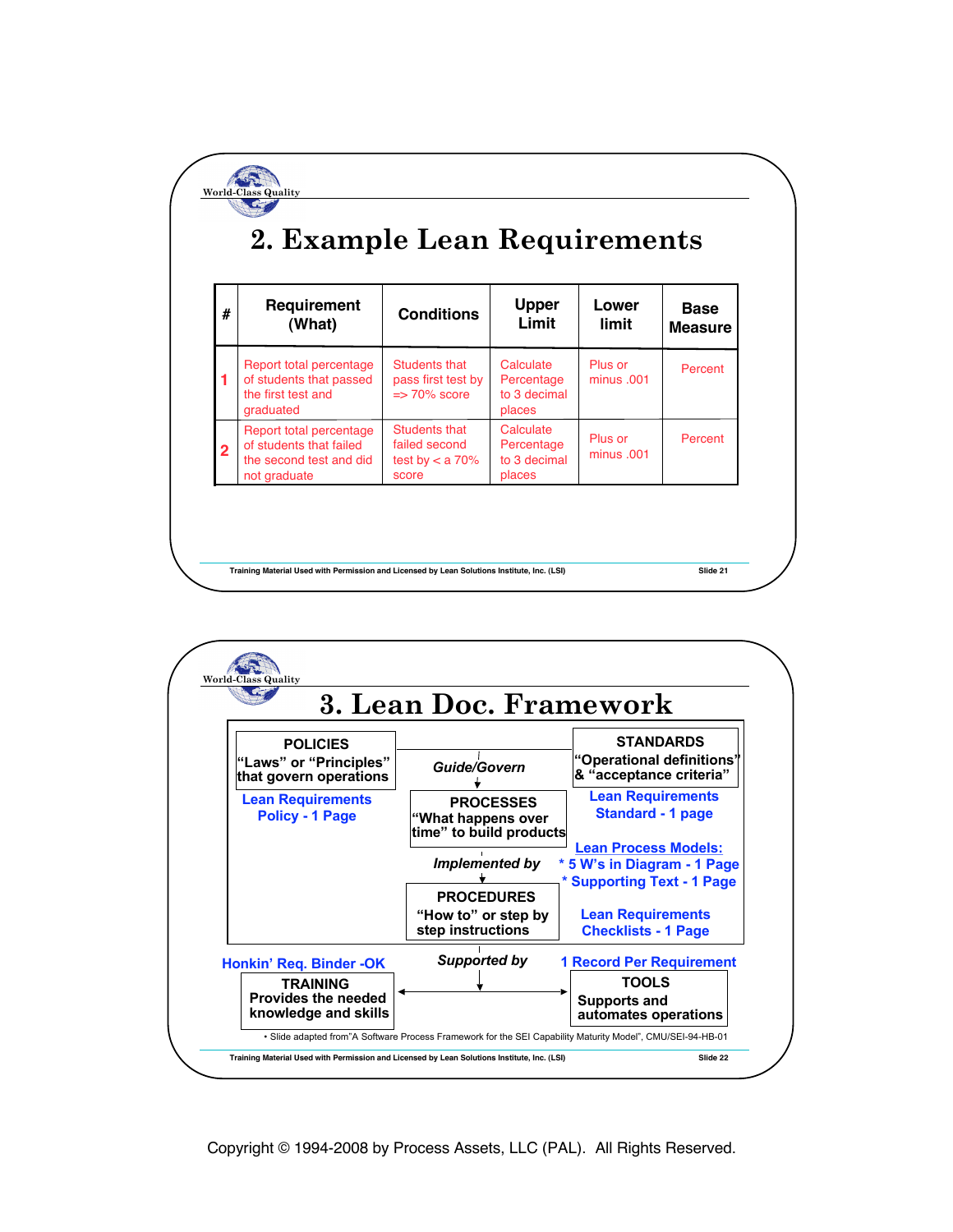

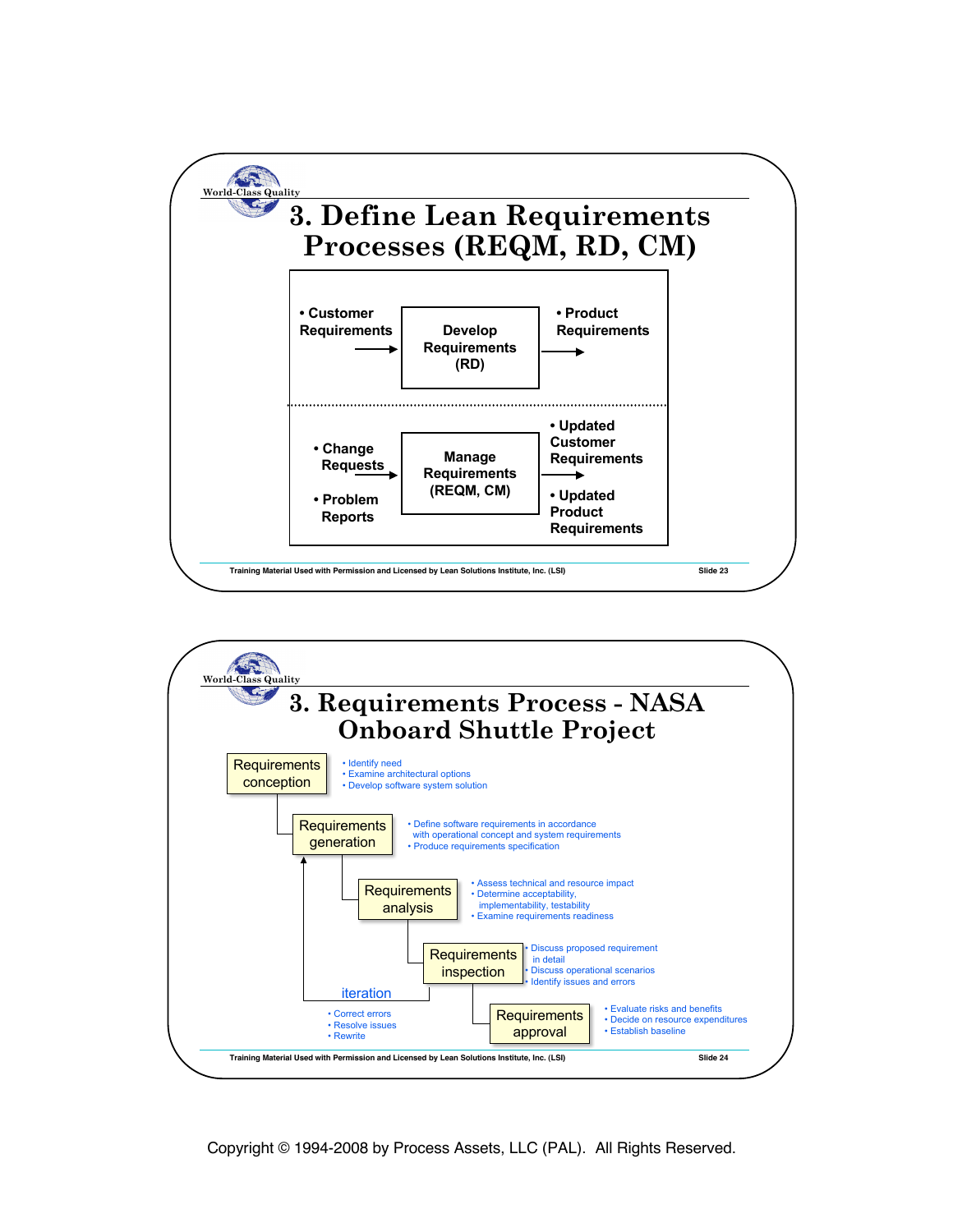

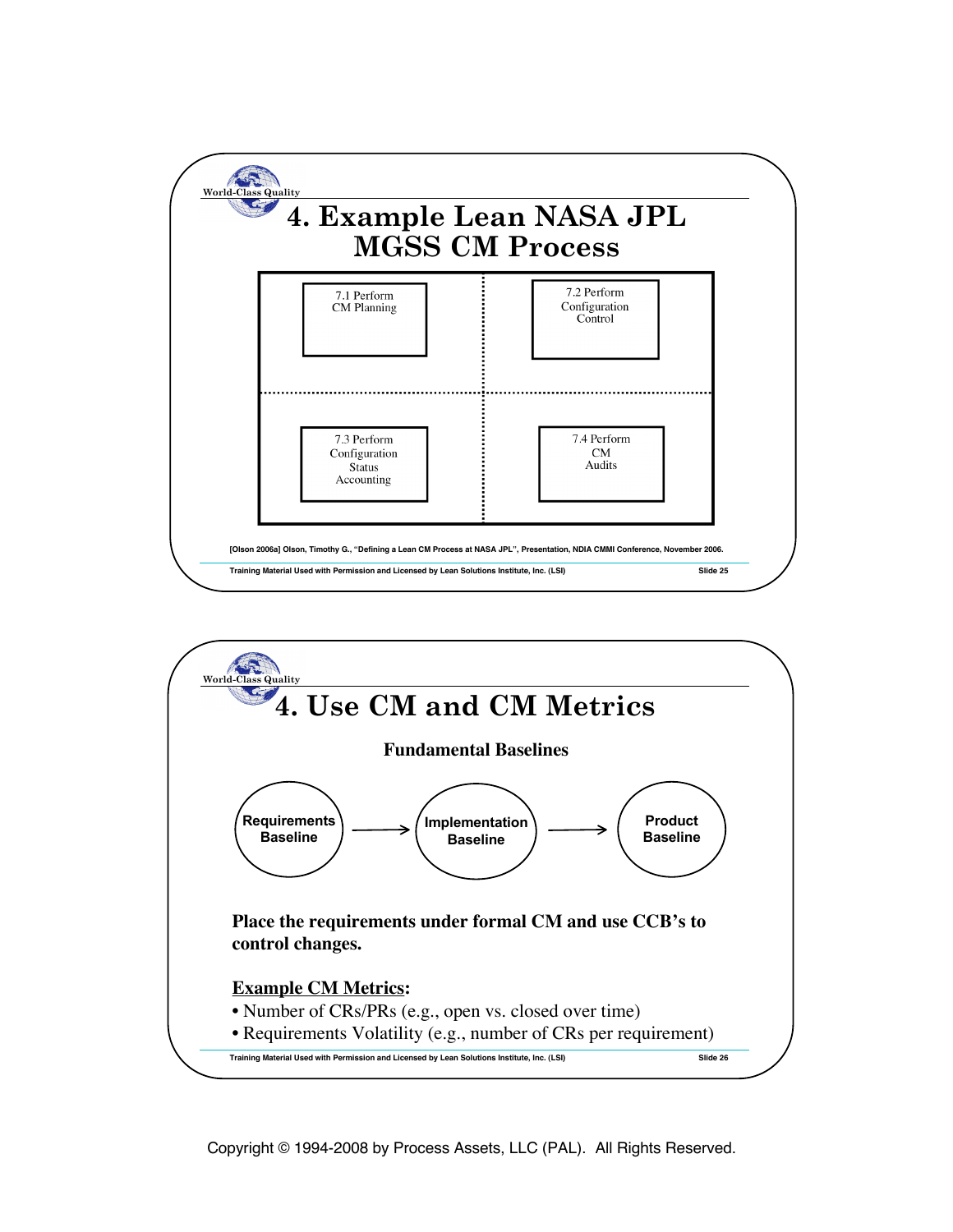## **5. Example Lean Metrics**

**World-Class Quality**

| #              | Requirement                                                                                                      | <b>Reference</b><br>(e.g.,<br>customer) | <b>Allocation</b> | <b>Stability</b><br>(H/M/L) | <b>Risk</b><br>(H/M/L) | <b>Priority</b><br>(H/M/L) |
|----------------|------------------------------------------------------------------------------------------------------------------|-----------------------------------------|-------------------|-----------------------------|------------------------|----------------------------|
|                | System shall send<br>an RTF FAX                                                                                  | SOW # 10-20.3 Software                  |                   | н                           |                        | М                          |
| $\overline{2}$ | Aircraft position<br>shall be updated<br>by the Inertial<br><b>Navigation</b><br>System (INS)<br><b>Solution</b> | ORD #2-30-<br>20.3.4.4                  | Software          | M                           | M                      | н                          |

| 6. IEEE SyRS and SRS<br><b>Standard Outlines</b>                                                                                                                                                                                                                                                                                               |                                                                                                                                                                                                                                                                                                                                                 |  |  |  |
|------------------------------------------------------------------------------------------------------------------------------------------------------------------------------------------------------------------------------------------------------------------------------------------------------------------------------------------------|-------------------------------------------------------------------------------------------------------------------------------------------------------------------------------------------------------------------------------------------------------------------------------------------------------------------------------------------------|--|--|--|
| <b>SyRS</b>                                                                                                                                                                                                                                                                                                                                    | <b>SRS</b>                                                                                                                                                                                                                                                                                                                                      |  |  |  |
| 1.0 Introduction<br>2.0 General System Description<br>3.0 System Capabilities, Conditions,<br>and Constraints<br>3.1 Physical<br>3.2 System Performance<br><b>Characteristics</b><br>3.3 System Security<br>3.4 Information Management<br>3.5 System Operations<br>3.6 Policy and Regulation<br>3.7 System Life Cycle<br>4.0 System Interfaces | 1.0 Introduction<br>2.0 Overall Description<br><b>3.0 Specific Requirements</b><br>3.1 External Interface<br><b>Requirements</b><br><b>3.2 Functional Requirements</b><br>3.3 Performance Requirements<br><b>3.4 Design Constraints</b><br><b>3.5 Software System Attributes</b><br><b>3.6 Other Requirements</b><br><b>Appendices</b><br>Index |  |  |  |
| · Adapted from: IEEE Std 1233-1998                                                                                                                                                                                                                                                                                                             | • Adapted from: IEEE Std 830-1998                                                                                                                                                                                                                                                                                                               |  |  |  |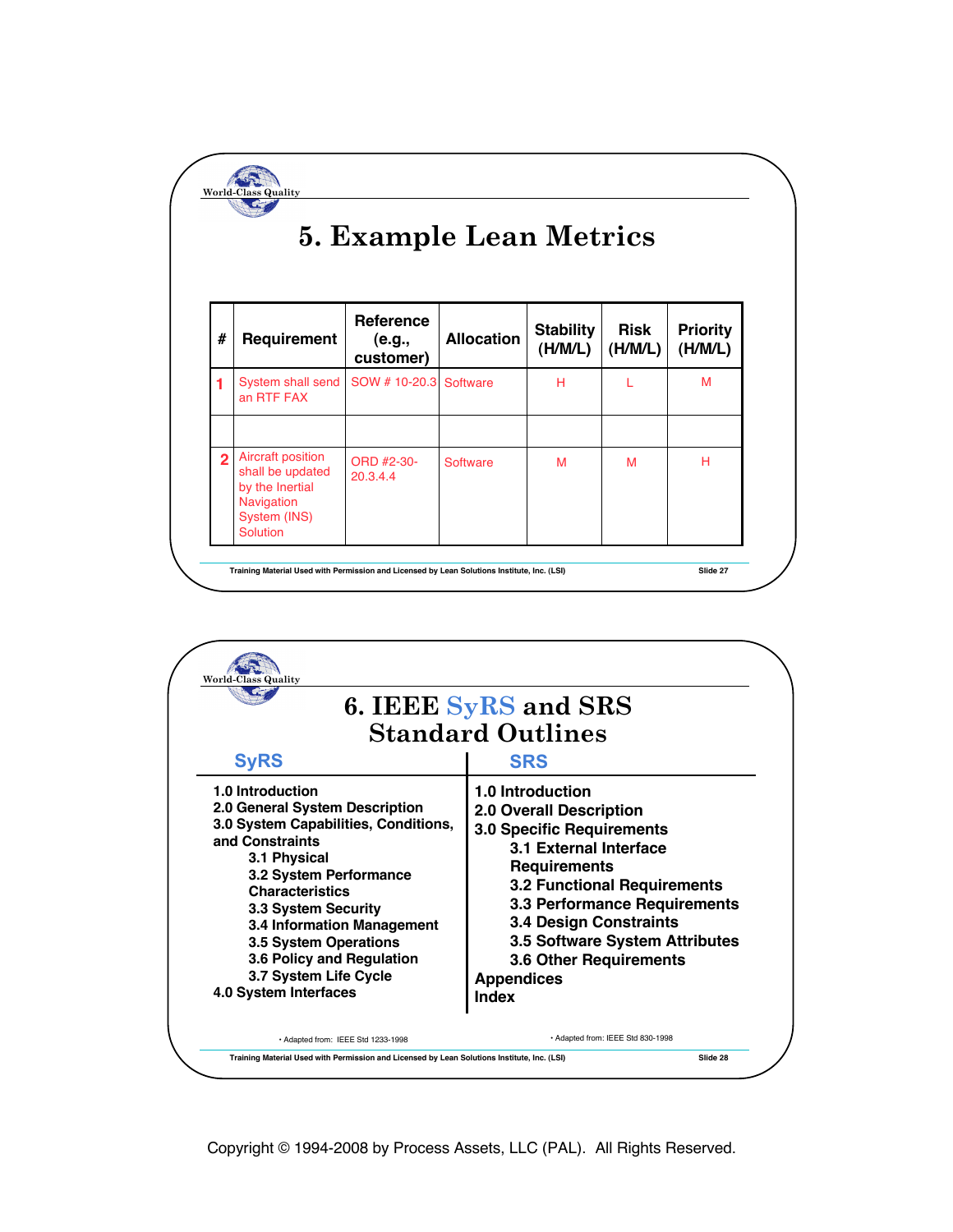

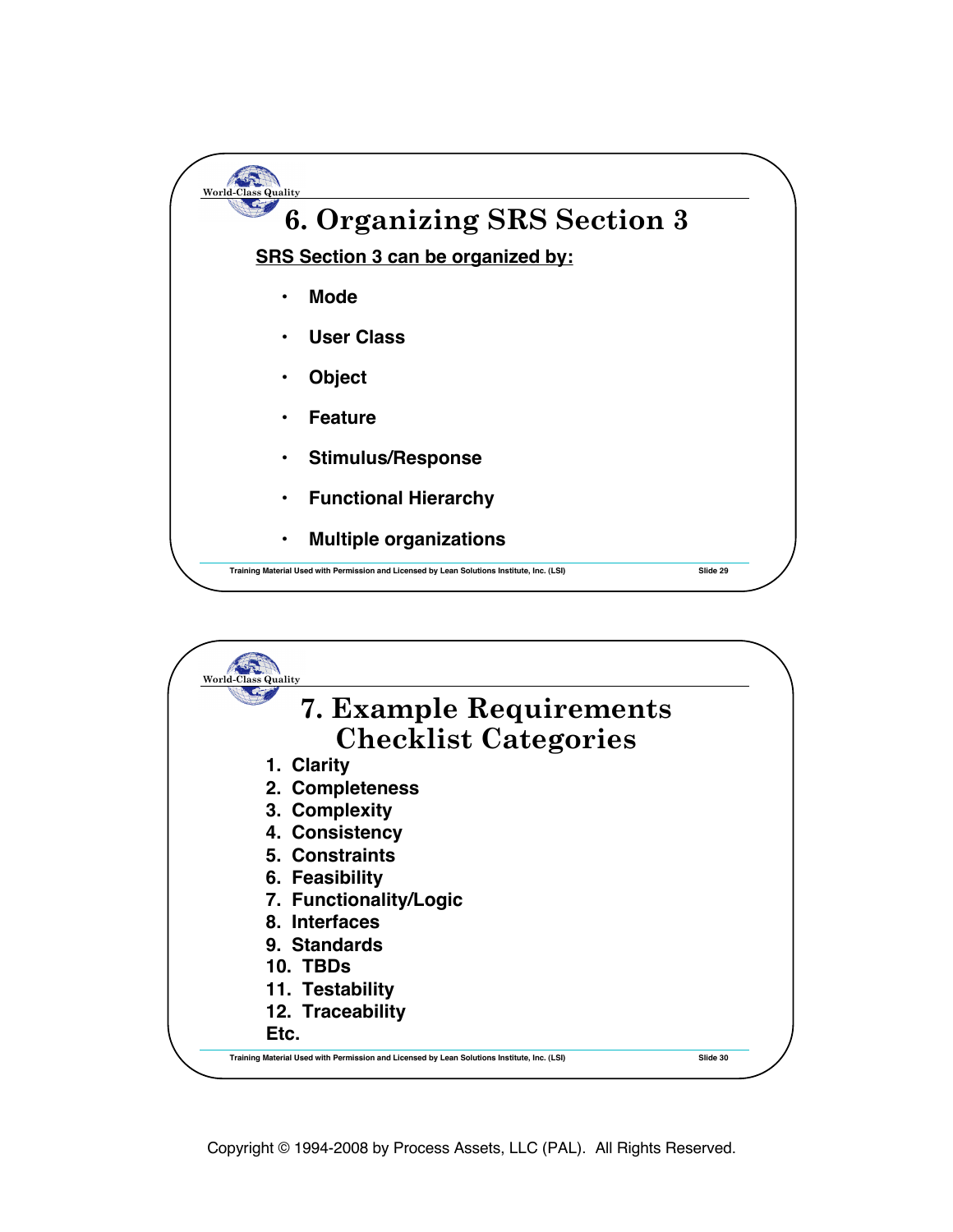| Outline                                        |  |
|------------------------------------------------|--|
| <b>Why Focus on Requirements?</b>              |  |
| <b>A Practical Requirements Classification</b> |  |
| <b>Lean Overview</b>                           |  |
| <b>Lean Approaches for Requirements</b>        |  |
| <b>Lean Requirement Examples</b>               |  |
| <b>Summary</b>                                 |  |
|                                                |  |